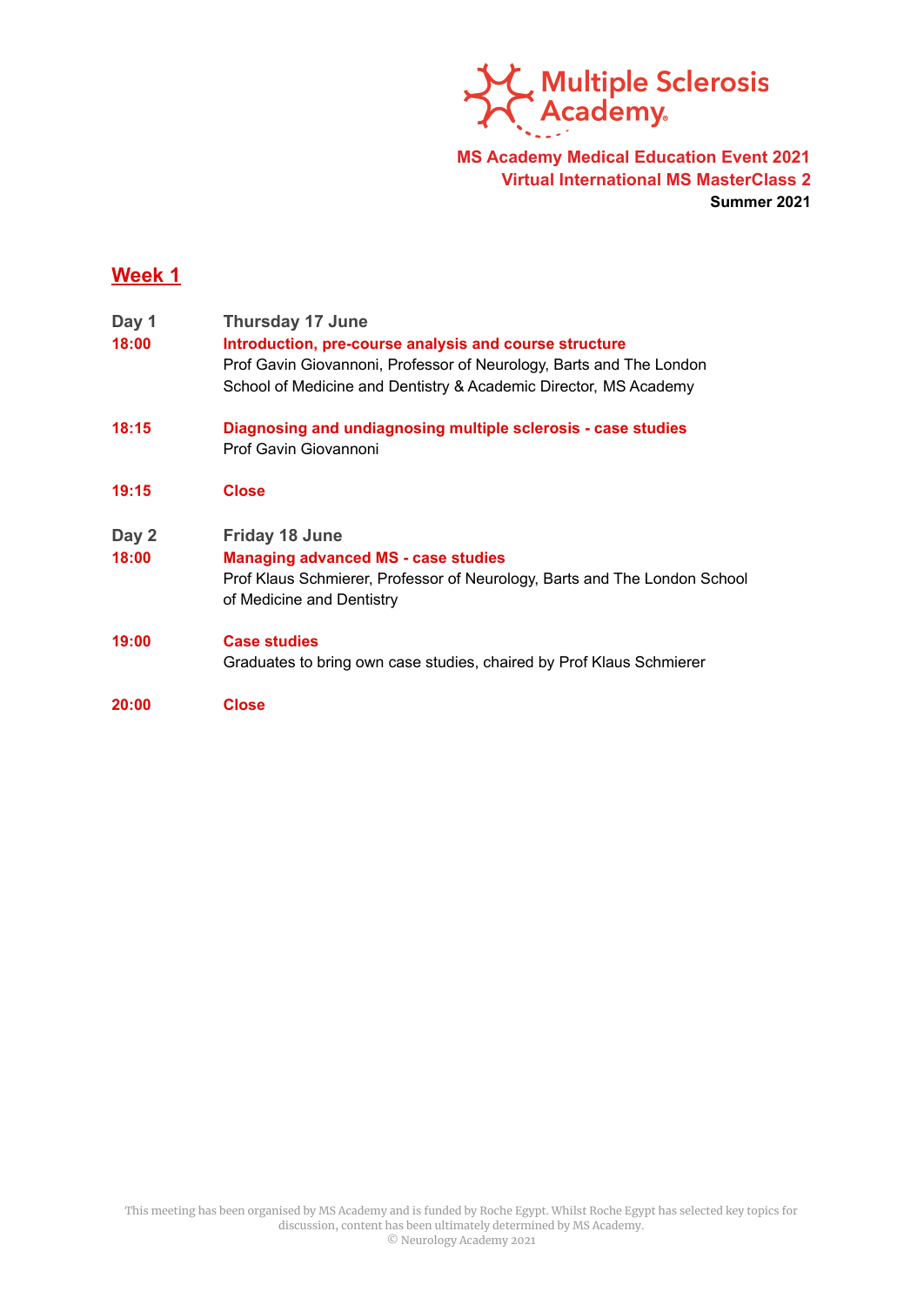

**MS Academy Medical Education Event 2021 Virtual International MS MasterClass 2 Summer 2021**

## **Week 2**

| Day 3<br>18:00 | <b>Thursday 24 June</b><br><b>Pregnancy</b><br>Dr Ruth Dobson, Clinical Senior Lecturer, QMUL & Honorary Consultant<br>Neurologist, Barts and The London School of Medicine and Dentistry |
|----------------|-------------------------------------------------------------------------------------------------------------------------------------------------------------------------------------------|
| 19:00          | Body fluid biomarkers in the management of MS - case studies<br>Dr Sharmilee Gnanapavan, Consultant Neurologist, Barts Health NHS Trust                                                   |
| 20:00          | <b>Close</b>                                                                                                                                                                              |
| Day 4<br>18:00 | <b>Friday 25 June</b><br><b>Introduction</b><br>Prof Gavin Giovannoni                                                                                                                     |
| 18:10          | <b>Lymphopaenia and derisking DMTs - case studies</b><br>Prof Magd Zakaria, Professor of Neurology, Head of the Multiple Sclerosis Unit, Ain<br><b>Shams University Hospital</b>          |
| 18:40          | Beyond NEDA - targeting end-organ damage - case studies<br>Dr David Paling, Consultant Neurologist, Sheffield Teaching Hospitals                                                          |
| 19:40          | The consequences of delayed treatment and under treatment<br>Prof Gavin Giovannoni                                                                                                        |
| 20:00          | <b>Close</b>                                                                                                                                                                              |